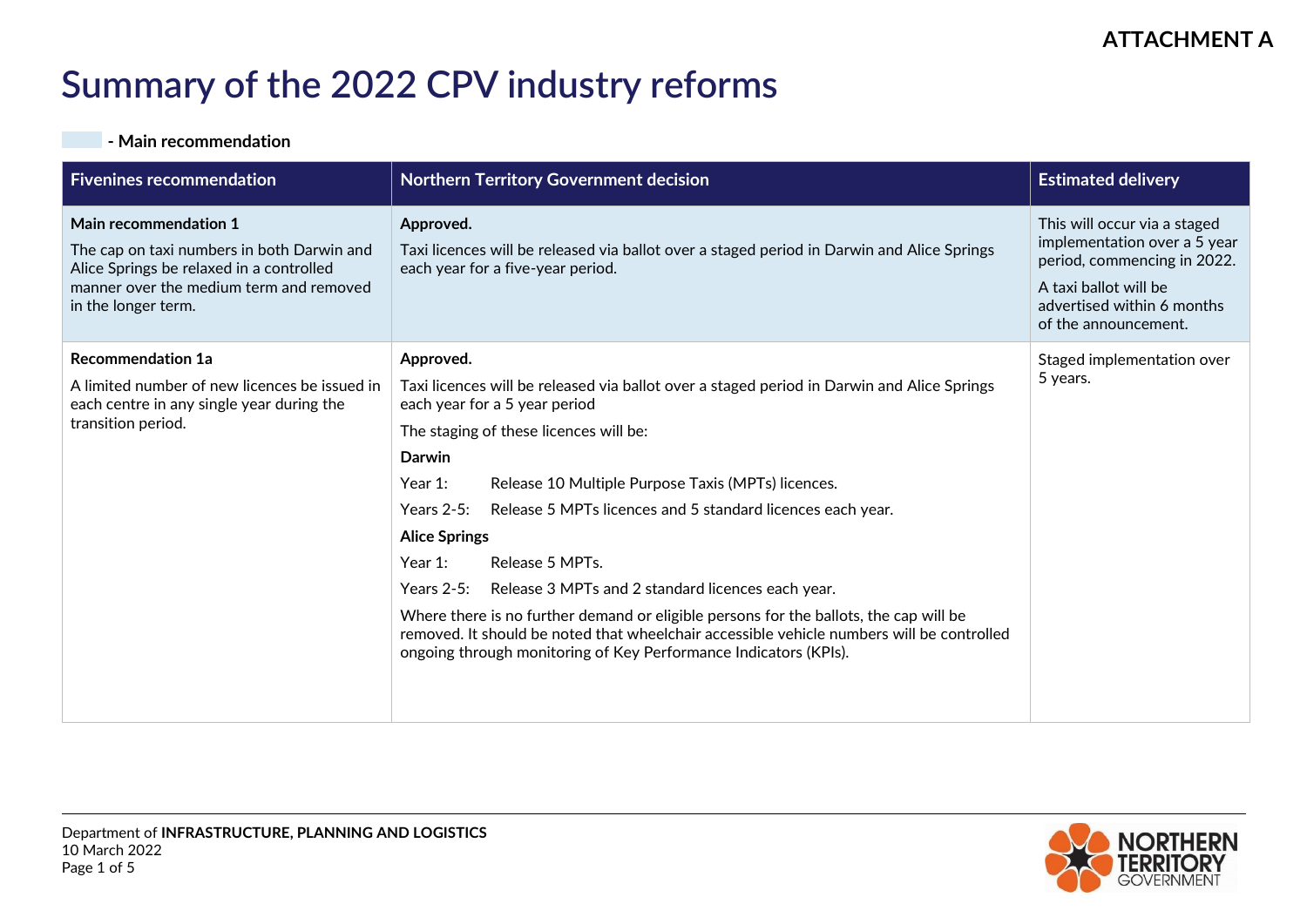| <b>Recommendation 1b</b><br>All taxi and minibus licence holders should be<br>required to provide service for a set<br>proportion of available hours, including at<br>specific times of the week and times of day.                                                  | Not approved.                                                                                                                                                                                                                                                                                                      | Not applicable.                                                       |
|---------------------------------------------------------------------------------------------------------------------------------------------------------------------------------------------------------------------------------------------------------------------|--------------------------------------------------------------------------------------------------------------------------------------------------------------------------------------------------------------------------------------------------------------------------------------------------------------------|-----------------------------------------------------------------------|
| <b>Recommendation 1c</b><br>Potential licence applicants in all categories<br>be required to attend a government specified<br>entrepreneur briefing to improve the<br>awareness and industry-readiness of<br>individuals seeking a licence to operate a<br>vehicle. | Approved for further Departmental consideration.<br>The Department of Infrastructure, Planning and Logistics (the Department) will source<br>appropriate organisations who have the capacity to provide entrepreneur briefings. This<br>information will be supplied to all commercial vehicle licence applicants. | Implemented within 2-3<br>years.                                      |
| <b>Main Recommendation 2</b><br>The KPIs for dispatched MPT jobs be                                                                                                                                                                                                 | Approved.<br>The Department, in consultation with the Accessible Point to Point Transport Working                                                                                                                                                                                                                  | To be implemented over 2-3<br>years in consultation with<br>industry. |
| enforced and sanctions applied for breaches.                                                                                                                                                                                                                        | Group will develop appropriate sanctions for industry participants that do not meet agreed<br>KPI <sub>s</sub> .                                                                                                                                                                                                   |                                                                       |
| <b>Recommendation 2a</b><br>The high occupancy tariff be reduced or<br>removed.                                                                                                                                                                                     | Approved.<br>High occupancy and multiple hire rates will be removed in conjunction with the next taxi<br>fare review.                                                                                                                                                                                              | Within 6 months.                                                      |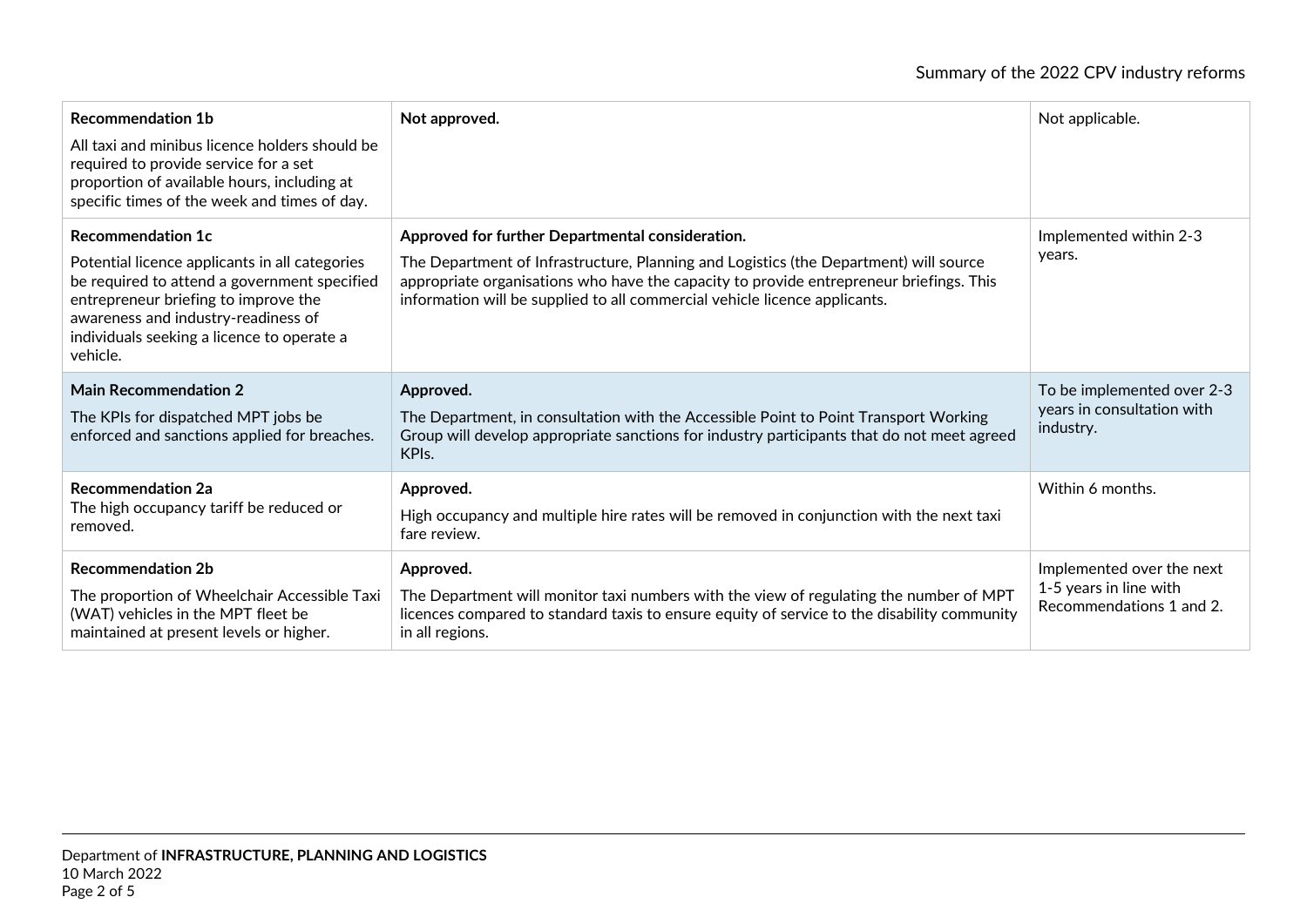| <b>Recommendation 2c</b>                                                                                                                                                                 | Noted.                                                                                                                                                                                                                                                                                                                                                                                                                                              | Not applicable.                         |
|------------------------------------------------------------------------------------------------------------------------------------------------------------------------------------------|-----------------------------------------------------------------------------------------------------------------------------------------------------------------------------------------------------------------------------------------------------------------------------------------------------------------------------------------------------------------------------------------------------------------------------------------------------|-----------------------------------------|
| Rideshare networks should be required to<br>provide WAT vehicles.                                                                                                                        | This recommendation would appear to align with industry obligations under national<br>disability equity law.                                                                                                                                                                                                                                                                                                                                        |                                         |
|                                                                                                                                                                                          | The Department does not regulate disability law, however acknowledges its aim to provide<br>an equitable service to all passengers and supports this principle.                                                                                                                                                                                                                                                                                     |                                         |
|                                                                                                                                                                                          | The Department will monitor this matter through national regulators forums and advise<br>industry accordingly.                                                                                                                                                                                                                                                                                                                                      |                                         |
| <b>Recommendation 2d</b>                                                                                                                                                                 | Approved.                                                                                                                                                                                                                                                                                                                                                                                                                                           | Implement over the next 5               |
| Some capital subsidy be provided to equip<br><b>WAT</b> vehicles.                                                                                                                        | To encourage the uptake of MPTs and to reduce the significant outlay of costs for MPT<br>operators the Northern Territory Government will provide financial assistance of a<br>\$15,000 grant for the fit-out of new MPT vehicles.                                                                                                                                                                                                                  | years in line with<br>Recommendation 1. |
| <b>Recommendation 2e</b>                                                                                                                                                                 | Approved.                                                                                                                                                                                                                                                                                                                                                                                                                                           | Within first year                       |
| Drivers only be permitted to operate a WAT<br>vehicle if they have received training in, and<br>can demonstrate an understanding of, how to<br>secure a wheelchair in that vehicle.      | The Department acknowledges the importance of driver knowledge and training in relation<br>to the use of wheelchair restraints and the operation of wheelchair lift mechanisms. The<br>Department will develop a driver induction scheme for new MPT drivers which is to be<br>delivered by operators. Drivers of MPTs will be required to carry certification that they are<br>competent to operate all equipment of the vehicle they are driving. |                                         |
| <b>Recommendation 2f</b>                                                                                                                                                                 | Approved for further Departmental consideration.                                                                                                                                                                                                                                                                                                                                                                                                    | Within first year                       |
| The Department consider providing<br>additional information and education for<br>disadvantaged passengers to help them<br>understand their rights and responsibilities as<br>passengers. | To assist passengers understand their rights and responsibilities as a passenger, the<br>Department will work with advocacy groups and service providers to develop information<br>for the disability and Aboriginal sectors. Information will be provided through information<br>bulletins developed by the Department.                                                                                                                            |                                         |
| <b>Recommendation 3</b>                                                                                                                                                                  | Not approved.                                                                                                                                                                                                                                                                                                                                                                                                                                       | Not applicable.                         |
| Mandate in-vehicle cameras where there is a<br>foreseeable risk that no passenger on a trip<br>can be identified.                                                                        |                                                                                                                                                                                                                                                                                                                                                                                                                                                     |                                         |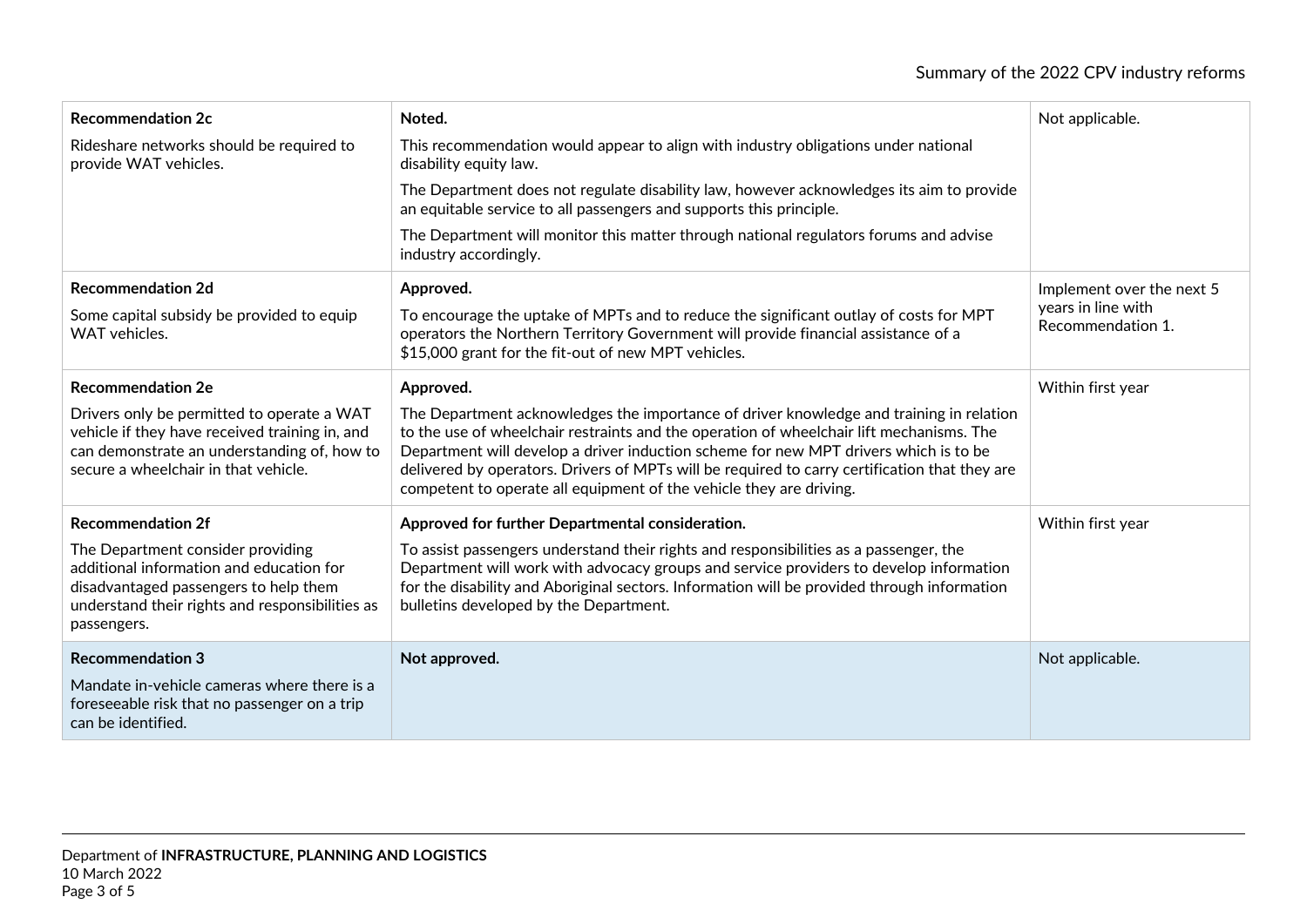| <b>Recommendation 3a</b><br>Fund regular and frequent out-of-business-<br>hours compliance activities.                                                                               | Approved.<br>The Department commenced monthly compliance activities outside of business hours in<br>the 2021/22 financial year.                                                                                                                                                                                                                                                                                                                                                                                                                            | In place, ongoing.                                                           |
|--------------------------------------------------------------------------------------------------------------------------------------------------------------------------------------|------------------------------------------------------------------------------------------------------------------------------------------------------------------------------------------------------------------------------------------------------------------------------------------------------------------------------------------------------------------------------------------------------------------------------------------------------------------------------------------------------------------------------------------------------------|------------------------------------------------------------------------------|
| <b>Recommendation 3b</b><br>Actively monitor driver trip refusal, educate<br>drivers and impose sanctions where refusal is<br>not legal.                                             | Approved.<br>The Department in consultation with industry, will develop a strategy for improving the<br>monitoring of fare refusals. Monitoring may be achieved through improved complaint<br>reporting systems and increased compliance activities outside of business hours.<br>The Department will develop a communication strategy to provide education to passengers<br>and industry about obligations to accept fares.                                                                                                                               | Implement in the first year<br>and ongoing in consultation<br>with industry. |
| <b>Main Recommendation 4</b><br>Upgrade training requirements for all drivers.                                                                                                       | Approved for further Departmental consideration.<br>The Department will continue to work with industry and disability advocates to further<br>develop competencies and outcome based training frameworks for all drivers.                                                                                                                                                                                                                                                                                                                                  | Undertake consultation with<br>industry in first year.                       |
| <b>Recommendation 4a</b><br>Select or develop a detailed core knowledge<br>and capability syllabus for all drivers.                                                                  | Approved for further Departmental consideration.<br>The Department will commence consultation with the taxi industry and training providers<br>to develop more robust training and assessment requirements. Once training requirements<br>have been finalised, operators will be encouraged to work with training providers to<br>develop training packages. The Department will assess training packages to ensure they<br>meet assessment requirements. Only approved operators with endorsed training packages<br>will be eligible to deliver training. | Undertake consultation with<br>industry in first year.                       |
| <b>Recommendation 4b</b><br>Provide limited funding to support taxi and<br>minibus drivers during training, subject to<br>satisfactory course completion.                            | Not approved.                                                                                                                                                                                                                                                                                                                                                                                                                                                                                                                                              | Not applicable.                                                              |
| <b>Recommendation 4c</b><br>Require networks (rather than the<br>Department) to issue identity cards to drivers<br>and take reasonable steps to monitor who the<br>actual driver is. | Approved.<br>The Department in consultation with industry will further develop current measures for<br>issuing Commercial Passenger Vehicle Identity Cards. Alternate card designs will be<br>developed with industry. Once implemented the Department will discontinue issuing<br>Identity Cards. This is reliant on the amendment of the Commercial Passenger (Road)<br>Transport Act 1991.                                                                                                                                                              | Within first year                                                            |